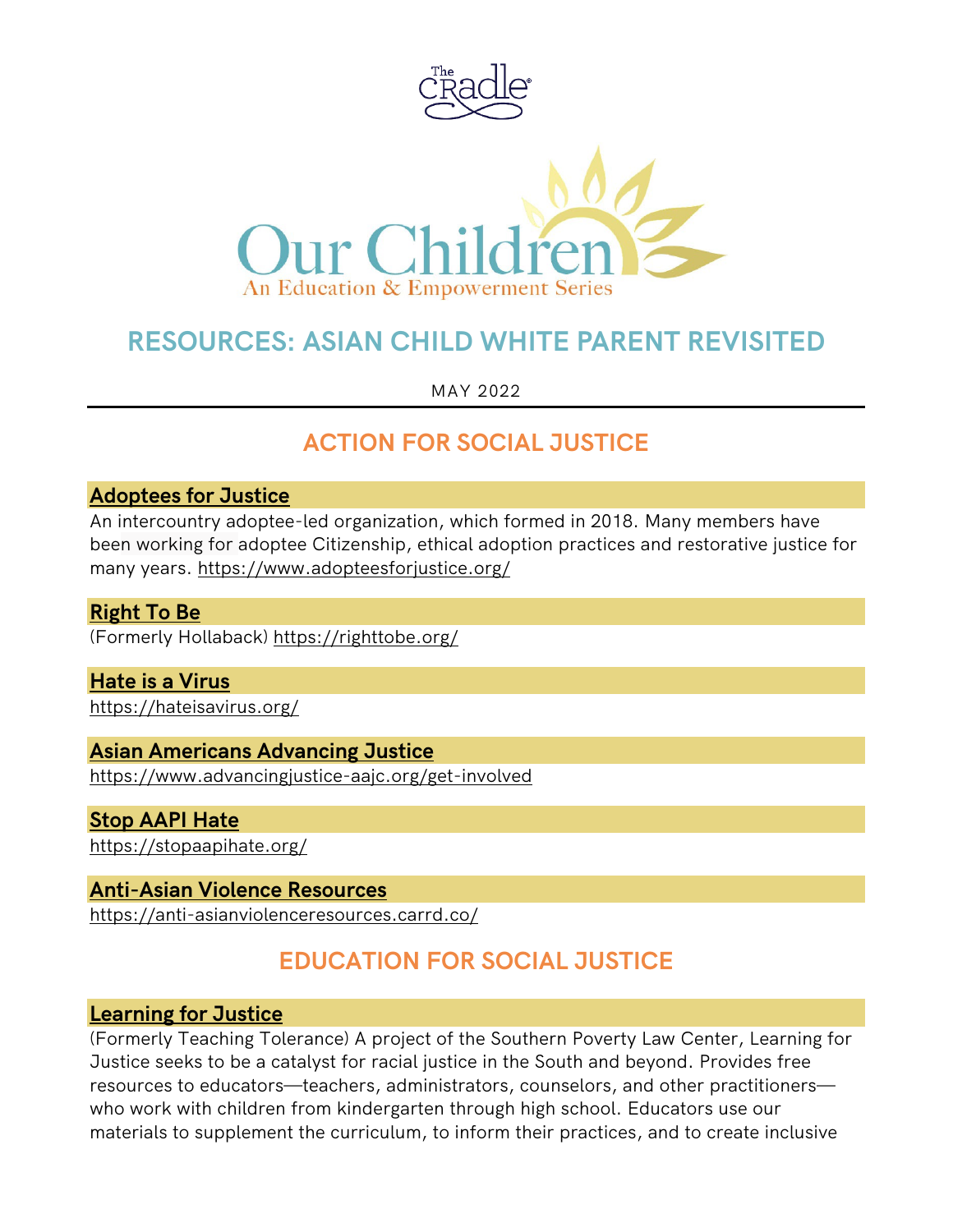school communities where children and youth are respected, valued and welcome participants. <https://www.learningforjustice.org/>

#### **[EmbraceRace](https://www.embracerace.org/resources)**

Founded in early 2016 by two parents who set out to create the community and gather the resources they needed (need!) to meet the challenges faced by those raising children in a world where race matters. <https://www.embracerace.org/resources>

## **[By Stander Intervention Training](https://www.advancingjustice-chicago.org/what-we-do/bystander-intervention-trainings/)**

Advancing Justice | Chicago is partnering with New York-based nonprofit Hollaback! and CAIR-Chicago to plan and implement an aggressive scaling up of locally-led bystander hate incident intervention trainings for community members. [https://www.advancingjustice](https://www.advancingjustice-chicago.org/what-we-do/bystander-intervention-trainings/)[chicago.org/what-we-do/bystander-intervention-trainings/](https://www.advancingjustice-chicago.org/what-we-do/bystander-intervention-trainings/)

#### **[Anti-Defamation League](https://www.adl.org/education-and-resources/resources-for-educators-parents-families)**

Resources for educators and families to discuss biases and support students. <https://www.adl.org/education-and-resources/resources-for-educators-parents-families>

# **ADOPTEE SUPPORT**

## **Jhorna Hochstedler [| Inner Resonance Coaching](https://www.inner-res.com/)**

*(ACWP Revisited Panelist)* "Creating Social Change Through Personal Transformation" <https://www.inner-res.com/>

# **JD Glienna | [Adoptee Kwento Kwento](https://www.youtube.com/channel/UCpIw3ABlRF3zXLwTPLImcog/featured)**

*(ACWP Revisited Panelist)* A global organization elevating Filipino adoptee voices worldwide and promoting adoptee healing

<https://www.youtube.com/channel/UCpIw3ABlRF3zXLwTPLImcog/featured>

## **[Cosette Eisenhauer | Navigating Adoption](https://www.instagram.com/navigating_adoption/)**

*(ACWP Revisited Panelist)* [https://www.instagram.com/navigating\\_adoption/](https://www.instagram.com/navigating_adoption/)

## **[The B.E.A.T.](http://www.adoptionbeat.org/)**

Beginning to Explore Adoption Together was created to give adoptees a chance to discover more about adoption and identity connect with others online, express thoughts and feelings around adoption, and hear from others with similar experiences. Created and maintained by and for adoptees. <http://www.adoptionbeat.org/>

## **[Adopteen](https://www.facebook.com/ilikeadopteen)**

Adopteen is a non-profit focused on providing the adoptee community with valuable connections and life-affirming experiences through leadership, mentorship, service, and dialogue. Founded in 2007, Adopteen was built by teens, organized by adoptees, for adoptees, as a reaction to the lack of adoptee role models and community in our lives at

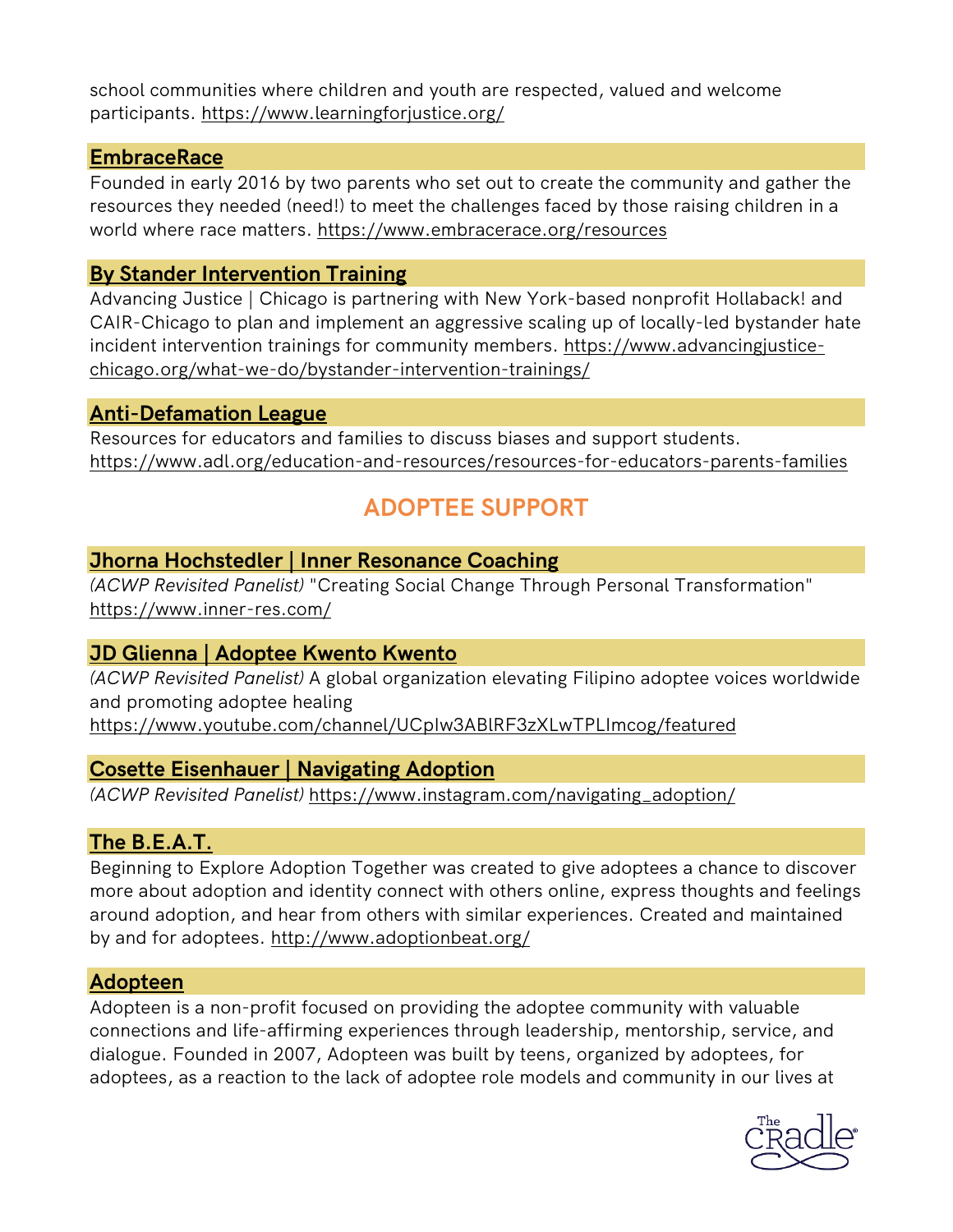the time. As the years have passed and our faces have grown older. Our name says "teen", but we are no longer a teen-only organization. <https://www.facebook.com/ilikeadopteen>

## **[Connect a Kid](https://connectakid.org/)**

A non-profit, 501(c) 3 organization providing post-adoption services to adopted children and their families in the form of a mentorship program both nationally and internationally. A team-based approach is utilized to help foster and encourage interaction between children and the mentors. The program will focus on partnering with national and international adoption agencies to promote a post-adoption service. <https://connectakid.org/>

# **[The Adopted Life](https://www.youtube.com/c/TheAdoptedLife)**

Angela Tucker's (Closure) interviews with Adoptees. <https://www.youtube.com/c/TheAdoptedLife>

# **[ICAV Inter-country Adoptee Voices](https://intercountryadopteevoices.com/)**

ICAV provides a platform for adoptees to connect in, share, educate, and advocate to the wider public about the issues we face - political, social, and emotional, including the not so positive aspects of intercountry adoption.<https://intercountryadopteevoices.com/>

## **[Korean Adoptees of Chicago \(KAtCH\)](https://www.katchicago.com/)**

<https://www.katchicago.com/>

# **[KAAN Korean American Adoptee Adoptive Family Network](https://www.wearekaan.org/about-kaan)**

<https://www.wearekaan.org/about-kaan>

# **[White People Do Something Facebook Group](https://www.facebook.com/groups/whitepeopledoingsomething)**

Supportive environment about how White people can show up as allies. <https://www.facebook.com/groups/whitepeopledoingsomething>

# **ADOPTEE VOICES BOOKS**

# *11 YA Novels*

By Asian American Authors | [https://www.bustle.com/articles/154087-11-young-adult](https://www.bustle.com/articles/154087-11-young-adult-novels-by-asian-american-authors)[novels-by-asian-american-authors](https://www.bustle.com/articles/154087-11-young-adult-novels-by-asian-american-authors)

# *[Books about Adoption for Young Adults](https://www.yalsa.ala.org/thehub/2014/05/30/adopted/?fbclid=IwAR0-_GbetFo8XwEoUWjvhvk2FU2fwiXC8DpZAhFxyL-UjbkwH5kFQ-D8GDM)*

[https://www.yalsa.ala.org/thehub/2014/05/30/adopted/?fbclid=IwAR0-](https://www.yalsa.ala.org/thehub/2014/05/30/adopted/?fbclid=IwAR0-_GbetFo8XwEoUWjvhvk2FU2fwiXC8DpZAhFxyL-UjbkwH5kFQ-D8GDM) [\\_GbetFo8XwEoUWjvhvk2FU2fwiXC8DpZAhFxyL-UjbkwH5kFQ-D8GDM](https://www.yalsa.ala.org/thehub/2014/05/30/adopted/?fbclid=IwAR0-_GbetFo8XwEoUWjvhvk2FU2fwiXC8DpZAhFxyL-UjbkwH5kFQ-D8GDM)

# *[30 Asian and Asian American Books for Children](https://coloursofus.com/30-asian-asian-american-childrens-books/?fbclid=IwAR0j3orH_hhv-63Jj0TxFc6evrOLxo7EMvvDmr9nHVxPZelG_qRdUtDIR44)*

[https://coloursofus.com/30-asian-asian-american-childrens](https://coloursofus.com/30-asian-asian-american-childrens-books/?fbclid=IwAR0j3orH_hhv-63Jj0TxFc6evrOLxo7EMvvDmr9nHVxPZelG_qRdUtDIR44)[books/?fbclid=IwAR0j3orH\\_hhv-63Jj0TxFc6evrOLxo7EMvvDmr9nHVxPZelG\\_qRdUtDIR44](https://coloursofus.com/30-asian-asian-american-childrens-books/?fbclid=IwAR0j3orH_hhv-63Jj0TxFc6evrOLxo7EMvvDmr9nHVxPZelG_qRdUtDIR44)

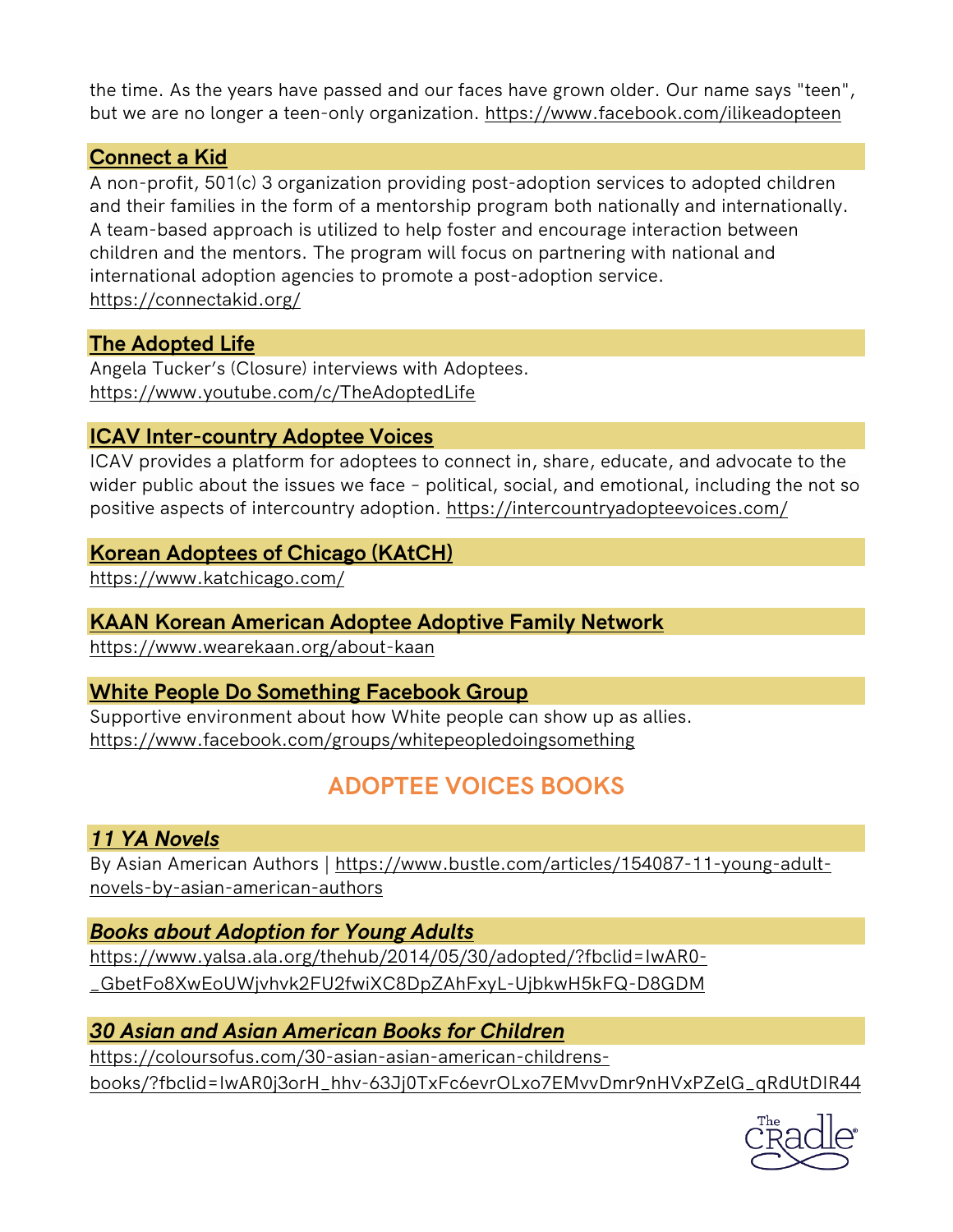# *[Voices from Another Place](https://www.amazon.com/Voices-Another-Place-Collection-Generation/dp/0963847244)*

A collection of works from a generation born in Korea and adopted to other countries. In the deepest recesses of memory, perhaps some clue remains, some shadowy recollection of a mother, of a land, now foreign, yet somehow vaguely familiar. They began life in Korea, but circumstances took them thousands of miles away to adoptive families in America, Europe, and Australia. From childhood they grew into their adopted cultures, but the reflection in the mirror. [https://www.amazon.com/Voices-Another-Place-Collection-](https://www.amazon.com/Voices-Another-Place-Collection-Generation/dp/0963847244)[Generation/dp/0963847244](https://www.amazon.com/Voices-Another-Place-Collection-Generation/dp/0963847244)

## *[Once They Hear My Name: Korean Adoptees and Their Journey to Identity](https://www.amazon.com/Once-They-Hear-My-Name/dp/0979375606/)*

By Ellen Lee, Marilyn Lammert and Mary Ann Hess (2008) | A collection of oral histories that feature the stories of nine Korean Americans who were adopted as children and the struggles they have shared as foreigners in their native lands.

<https://www.amazon.com/Once-They-Hear-My-Name/dp/0979375606/>

## *[All You Can Ever Know: A Memoir](https://www.amazon.com/All-You-Can-Ever-Know/dp/1948226375/ref=tmm_pap_swatch_0?_encoding=UTF8&qid=&sr=)*

By Nicole Chung (2019) [https://www.amazon.com/All-You-Can-Ever-](https://www.amazon.com/All-You-Can-Ever-Know/dp/1948226375/ref=tmm_pap_swatch_0?_encoding=UTF8&qid=&sr=)[Know/dp/1948226375/ref=tmm\\_pap\\_swatch\\_0?\\_encoding=UTF8&qid=&sr=](https://www.amazon.com/All-You-Can-Ever-Know/dp/1948226375/ref=tmm_pap_swatch_0?_encoding=UTF8&qid=&sr=)

## *[The Primal Wound: Understanding the Adopted Child](https://www.amazon.com/Primal-Wound-Understanding-Adopted-Child/dp/0963648004)*

By Nancy Verrier (1993) | In its application of information about pre- and perinatal psychology, attachment, bonding, and loss, it clarifies the effects of separation from the birth mother on adopted children. In addition, it gives those children, whose pain has long been unacknowledged or misunderstood, validation for their feelings, as well as explanations for their behavior. [https://www.amazon.com/Primal-Wound-Understanding-](https://www.amazon.com/Primal-Wound-Understanding-Adopted-Child/dp/0963648004)[Adopted-Child/dp/0963648004](https://www.amazon.com/Primal-Wound-Understanding-Adopted-Child/dp/0963648004)

## *[Outsiders Within](https://www.upress.umn.edu/book-division/books/outsiders-within)*

Edited by Jane Jeong Trenka, Julia Chinyere Oparah, and Sun Yung Shin | <https://www.upress.umn.edu/book-division/books/outsiders-within>

# *[How Would My White Adoptive Family](https://time.com/5948949/anti-asian-racism-white-adoptive-family/) Think About Anti-Asian Racism?*

<https://time.com/5948949/anti-asian-racism-white-adoptive-family/>

## *[Invisible Asians](https://www.rutgersuniversitypress.org/invisible-asians/9780813570686)*

By Kim Park Nelson | [https://www.rutgersuniversitypress.org/invisible](https://www.rutgersuniversitypress.org/invisible-asians/9780813570686)[asians/9780813570686](https://www.rutgersuniversitypress.org/invisible-asians/9780813570686)

# **PODCASTS**

# **[Born in June Raised in April What](https://podcasts.apple.com/us/podcast/born-in-june-raised-in-april-what-adoption-can-teach/id1088504227) Adoption Can Teach the World**

[https://podcasts.apple.com/us/podcast/born-in-june-raised-in-april-what-adoption-can](https://podcasts.apple.com/us/podcast/born-in-june-raised-in-april-what-adoption-can-teach/id1088504227)[teach/id1088504227](https://podcasts.apple.com/us/podcast/born-in-june-raised-in-april-what-adoption-can-teach/id1088504227)

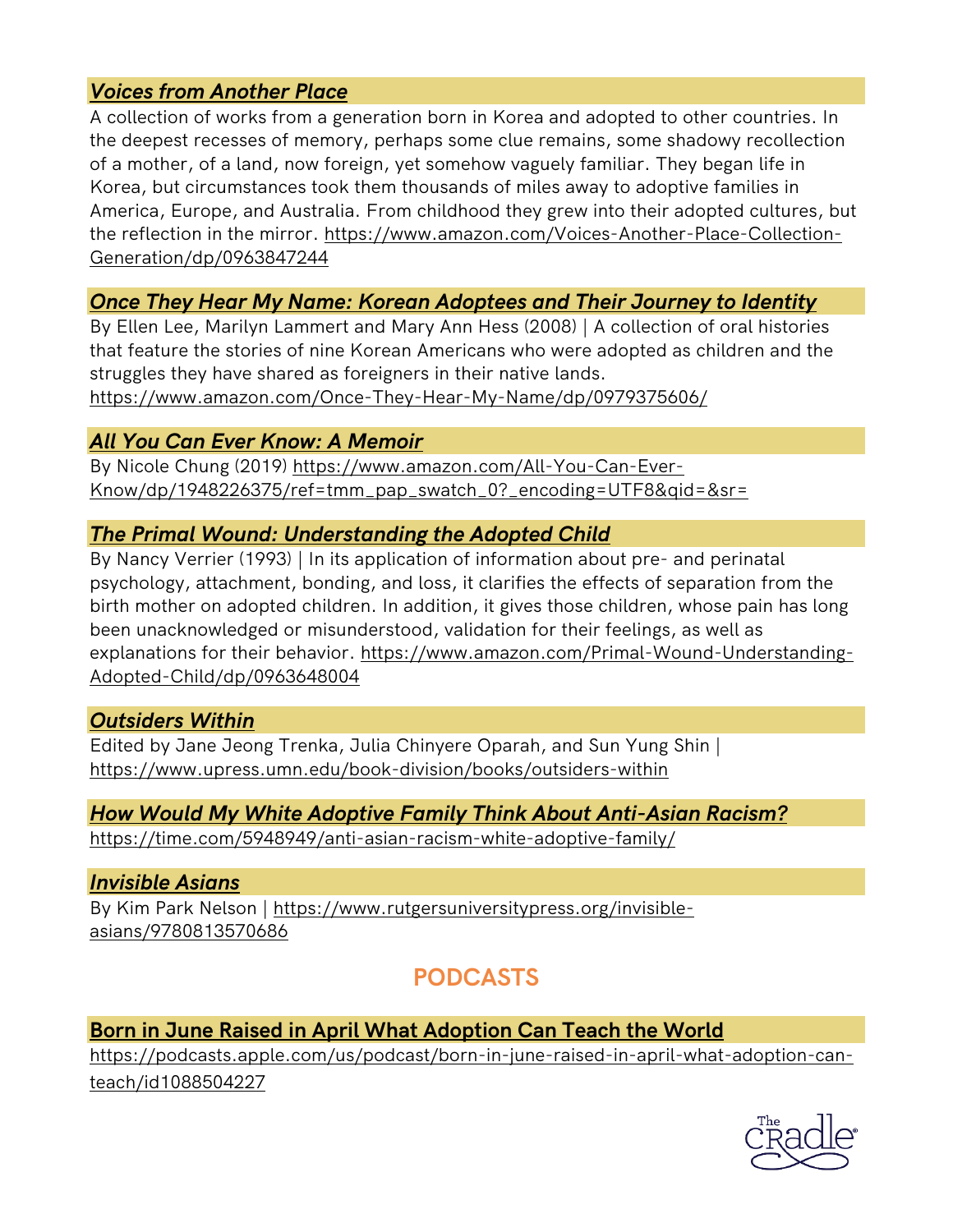## **[Adopted Feels](https://adopted-feels.simplecast.com/)**

<https://adopted-feels.simplecast.com/>

#### **[Adapted Podcast](https://adaptedpodcast.com/)**

<https://adaptedpodcast.com/>

#### **[Code Switch](https://www.npr.org/podcasts/510312/codeswitch)**

<https://www.npr.org/podcasts/510312/codeswitch>

# **FILMS**

#### **[Elizabeth Jacobs](https://www.thestolenchildrenfilm.com/trailer)**

*(ACWP Revisited Panelist)* <https://www.thestolenchildrenfilm.com/trailer>

#### **[Deann Borshey Liem Films](https://www.newday.com/filmmaker/89)**

<https://www.newday.com/filmmaker/89>

# **ADOPTIVE PARENT AND PROSPECTIVE ADOPTIVE PARENT SUPPORT AND EDUCATION**

#### **[Transracial Adoption Facebook Group](https://www.facebook.com/groups/TransracialAdoption)**

A group for White adoptive parents for support addressing racism and how to do this effectively.<https://www.facebook.com/groups/TransracialAdoption>

#### *[The Adoptive Parents' Responsibility when Parenting a Child of a Different](https://adoptioncouncil.org/publications/adoption-advocate-no-146/)  [Race](https://adoptioncouncil.org/publications/adoption-advocate-no-146/)*

Written in 2011 and still timely today. [https://adoptioncouncil.org/publications/adoption](https://adoptioncouncil.org/publications/adoption-advocate-no-146/)[advocate-no-146/](https://adoptioncouncil.org/publications/adoption-advocate-no-146/)

#### *[White Privilege: Unpacking the Invisible Knapsack](https://convention.myacpa.org/houston2018/wp-ontent/uploads/2017/11/UnpackingTheKnapsack.pdf)*

By Peggy McIntosh | [https://convention.myacpa.org/houston2018/wp](https://convention.myacpa.org/houston2018/wp-content/uploads/2017/11/UnpackingTheKnapsack.pdf)[content/uploads/2017/11/UnpackingTheKnapsack.pdf](https://convention.myacpa.org/houston2018/wp-content/uploads/2017/11/UnpackingTheKnapsack.pdf)

#### *[Below the Surface](https://library.childwelfare.gov/cbgrants/ws/library/docs/cb_grants/Blob/31299.pdf;jsessionid=6DA86BAD2F64199AAFCC764C09923591?rpp=25&upp=0&w=NATIVE%28%27grant_state+%3D+%27%27CA%27%27%27%29&m=26)*

By Beth Hall and Gail Steinberg | A self-evaluative guide for anyone considering adoption across racial or cultural lines.

[https://library.childwelfare.gov/cbgrants/ws/library/docs/cb\\_grants/Blob/31299.pdf;jses](https://library.childwelfare.gov/cbgrants/ws/library/docs/cb_grants/Blob/31299.pdf;jsessionid=6DA86BAD2F64199AAFCC764C09923591?rpp=25&upp=0&w=NATIVE%28%27grant_state+%3D+%27%27CA%27%27%27%29&m=26) [sionid=6DA86BAD2F64199AAFCC764C09923591?rpp=25&upp=0&w=NATIVE%28%27gra](https://library.childwelfare.gov/cbgrants/ws/library/docs/cb_grants/Blob/31299.pdf;jsessionid=6DA86BAD2F64199AAFCC764C09923591?rpp=25&upp=0&w=NATIVE%28%27grant_state+%3D+%27%27CA%27%27%27%29&m=26) [nt\\_state+%3D+%27%27CA%27%27%27%29&m=26](https://library.childwelfare.gov/cbgrants/ws/library/docs/cb_grants/Blob/31299.pdf;jsessionid=6DA86BAD2F64199AAFCC764C09923591?rpp=25&upp=0&w=NATIVE%28%27grant_state+%3D+%27%27CA%27%27%27%29&m=26)